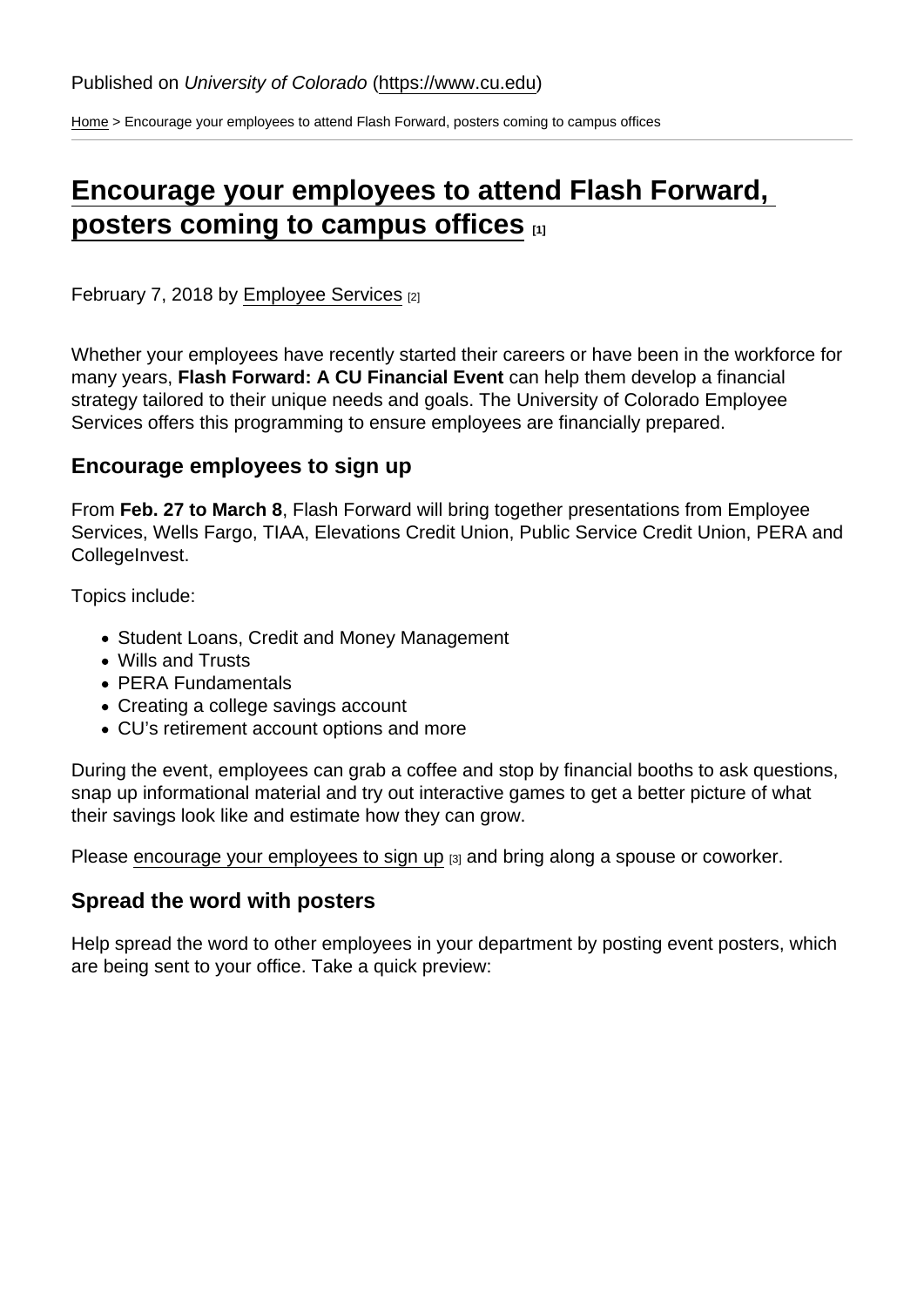[Flash Forward](https://www.cu.edu/blog/hcm-community/tag/flash-forward) [5], [Campus Event](https://www.cu.edu/blog/hcm-community/tag/campus-event) [6], [retirement](https://www.cu.edu/blog/hcm-community/tag/retirement) [7], [financial wellness](https://www.cu.edu/blog/hcm-community/tag/financial-wellness) [8] Display Title: Encourage your employees to attend Flash Forward, posters coming to campus offices Send email when Published: No

Source URL: https://www.cu.edu/blog/hcm-community/encourage-your-employees-attend-flash-forwardposters-coming-campus-offices

Links

[1] https://www.cu.edu/blog/hcm-community/encourage-your-employees-attend-flash-forward-posterscoming-campus-offices

[2] https://www.cu.edu/blog/hcm-community/author/10695

[3] https://www.cu.edu/employee-services/flash-forward-retirement-event

[4] https://www.cu.edu/sites/default/files/Flash%20Forward%20Poster\_0.jpg

[5] https://www.cu.edu/blog/hcm-community/tag/flash-forward

[6] https://www.cu.edu/blog/hcm-community/tag/campus-event

[7] https://www.cu.edu/blog/hcm-community/tag/retirement